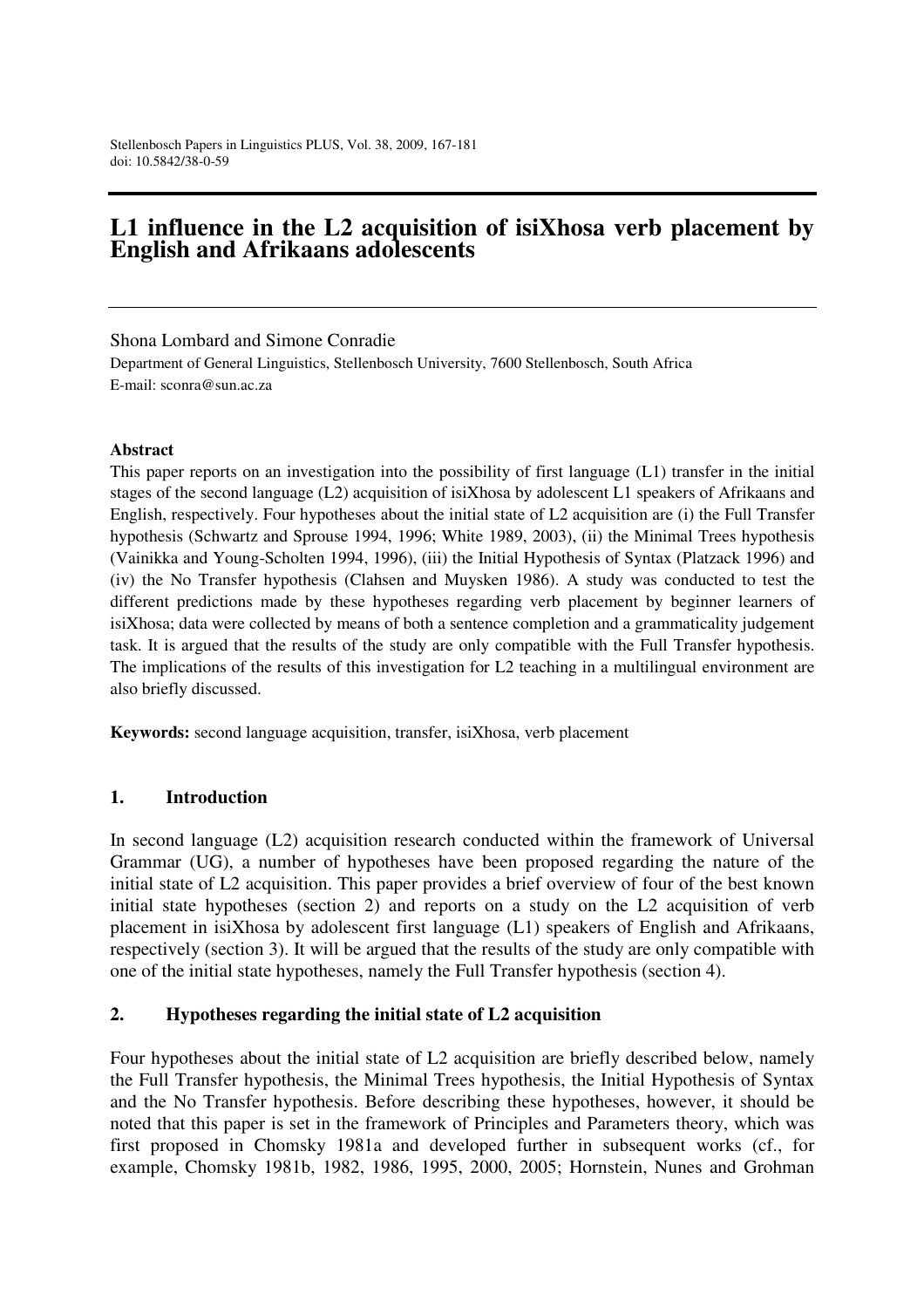2005; Radford 2009). According to this theory, UG consists of (i) a set of invariant grammatical principles which are adhered to by the grammars of all natural languages, and (ii) a set of parameters, each of which can be set to one of a limited number of values and which serve to constrain the grammatical variation found among languages. In current proposals, parameters relate to the features associated with functional categories, and parameter setting involves acquiring the language-specific values associated with such features. Cross-linguistic variation is accounted for in that languages differ as to which functional categories are found in their inventory, which features make up the functional categories and what the values of these features are. $<sup>1</sup>$ </sup>

The Full Transfer hypothesis (Schwartz and Sprouse 1994, 1996; White 1989, 2003) claims that L2 learners transfer the functional categories and the associated features and feature values of their L1 so that the end state of the learner's L1 grammar as a whole (including L1 parameter settings) constitutes the initial state of the learner's interlanguage (IL) grammar for the target L2. The Minimal Trees hypothesis (Vainikka and Young-Scholten 1994, 1996) claims that the learner only transfers substantive lexical categories (including a specification of whether they are projected in a head-initial or head-final manner) from the L1 and that the learner starts out with only these categories, specifically, that initially the IL grammar can generate no "clausal structure" larger than a verb phrase (VP). On this view, functional categories, their features and feature values are not transferred from the L1, are initially unavailable and are gradually acquired with the aid of UG and on the basis of the L2 input.

The Full Transfer hypothesis and the Minimal Trees hypothesis agree that (part of) the L1 grammar, in some form, makes up the initial state of L2 acquisition. However, there are also some hypotheses that claim that the L1 grammar is not implicated at all in the initial state of L2 acquisition. One such hypothesis is the Initial Hypothesis of Syntax (proposed by Platzack 1996). This hypothesis claims that the initial state of L2 acquisition is, like the initial state of L1 acquisition, the system of principles and parameters provided by UG (with the parameters either unvalued or set to some or other default value). Whereas all three of the hypotheses mentioned above (Full Transfer, Minimal Trees and the Initial Hypothesis of Syntax) agree that L2 learners, like L1 learners, employ UG to acquire an additional language, some researchers have proposed that UG is no longer operative in (adolescent/adult) L2 acquisition and that L2 learners make use of general problem-solving skills instead. Clahsen and Muysken (1986), who belong to the latter group, make specific claims about the initial state of L2 acquisition, most notably that (i) transfer is not involved in the L2 acquisition of word order (for this reason, their hypothesis is sometimes referred to as the No Transfer hypothesis), (ii) all L2 learners start out with the order subject-verb-object (SVO) (even when both the L1 and the L2 are SOV languages) and (iii) L2 learners subsequently make use of complex non-UG-constrained rules to accommodate L2 input that contradicts their initial hypotheses regarding the L2 grammar.<sup>2</sup>

The four hypotheses described above make different predictions regarding the linguistic behaviour of beginner L2 learners of isiXhosa with either Afrikaans or English as their L1. Section 3 reports on a study which set out to test these predictions with respect to the acquisition of verb placement.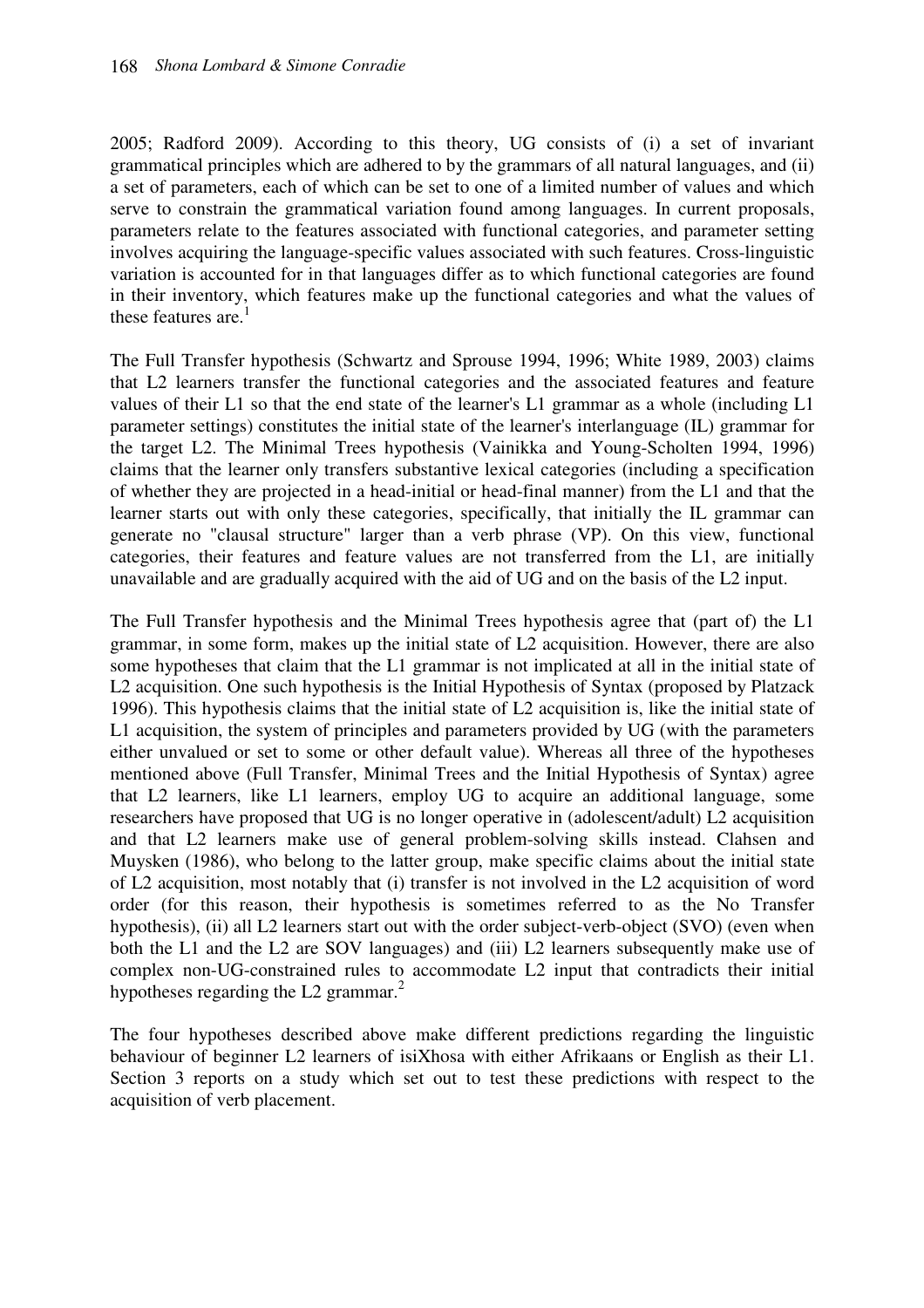## **3. The L2 acquisition of verb placement in isiXhosa**

#### **3.1 Verb placement in English, Afrikaans and isiXhosa**

Within generative syntax, it is claimed that all sentences have the grammatical status of a complementizer phrase (CP). The setting of the so-called verb-second (V2) parameter (Travis 1991) is linked to the presence or absence of a particular feature associated with C, the head of CP. This setting has certain observable consequences for the word order of non-subjectinitial main clauses, i.e. main clauses with a non-subject – such as a prepositional phrase (PP), a topicalized object (TO) or an adverbial phrase (AP) – in sentence-initial position. For the sake of convenience, non-subject-initial main clauses are henceforth referred to as "NSIMCs". The relevant feature of C is present in [+V2] languages, and forces the verb to move out of the VP and into C (via T, the head of the Tense Phrase). By contrast, this feature is absent in [-V2] languages, so that the verb is prohibited from moving into C (Conradie 2006:72-73). The consequences of the setting of the V2-parameter are illustrated by the English and Afrikaans NSIMCs in (1) and (2) below. English is a [-V2] language. This means that the C lacks the relevant feature and the verb does not move into C; in NSIMCs, the verb therefore appears in third position, following both the non-subject-initial element (PP, TO or AP) which appears in the specifier position of CP **and** the subject which appears in the specifier position of the TP. In (1a), the verb *read* follows both the PP *at school* and the subject *the learners*; in (1c), the verb *eats* follows both the TO *this bread* and the subject *John*; in (1e), the verb *reads*  follows both the AP *in the afternoon* and the subject *Grandpa*. The sentences in (1b), (1d) and (1f) show that the verb is not allowed to appear in second position.

| (1) | <b>English</b> |                                                           |              |
|-----|----------------|-----------------------------------------------------------|--------------|
| PP: | a.             | [At school] [the learners] read books.                    | $\sqrt{V}3$  |
|     | $\mathbf b$ .  | *[At school] read [the learners] books.                   | $*V2$        |
| TO: | C <sub>1</sub> | [This bread] [John] eats.                                 | $\sqrt{V}$ 3 |
|     | d.             | *[This bread] eats [John].                                | $*V2$        |
| AP: | e.             | [In the afternoon] [Grandpa] reads the newspaper.         | $\sqrt{V}3$  |
|     | f.             | *[In the afternoon] <u>reads</u> [Grandpa] the newspaper. | $*V2$        |

Afrikaans, by contrast, is a  $[+V2]$  language. Consequently, the verb moves into C, and in NSIMCs it appears in second position, preceded only by the non-subject-initial element (PP, TO or AP) which appears in the specifier position of CP. In (2a), the verb *lees* is preceded only by the PP *by die skool*; in (2c), the verb *eet* is preceded only by the TO *hierdie brood*; in (2e), the verb *lees* is preceded only by the AP *in die middag*. The sentences in (2b), (2d) and (2f) show that the verb is not allowed to appear in third position.

| (2) | <b>Afrikaans</b> |             |     |                                       |                   |            |                 |      |        |             |
|-----|------------------|-------------|-----|---------------------------------------|-------------------|------------|-----------------|------|--------|-------------|
| PP: | a.               | [By         | die | skool lees                            |                   | [die       | leerders        |      | boeke. | $\sqrt{V2}$ |
|     |                  | at          | the |                                       | school read the   |            | <i>learners</i> |      | books  |             |
|     |                  |             |     | 'At school, the learners read books.' |                   |            |                 |      |        |             |
|     | b.               | $*$ [By die |     | skool [die                            |                   | leerders]  |                 | lees | boeke. | $*V3$       |
| TO: | C.               | [Hierdie]   |     | brood eet                             |                   | $[John]$ . |                 |      |        | $\sqrt{V2}$ |
|     |                  | this        |     | bread eats                            |                   | John       |                 |      |        |             |
|     |                  |             |     | "This bread John eats."               |                   |            |                 |      |        |             |
|     | d.               | *Hierdie    |     |                                       | brood [John] eet. |            |                 |      |        | $*V3$       |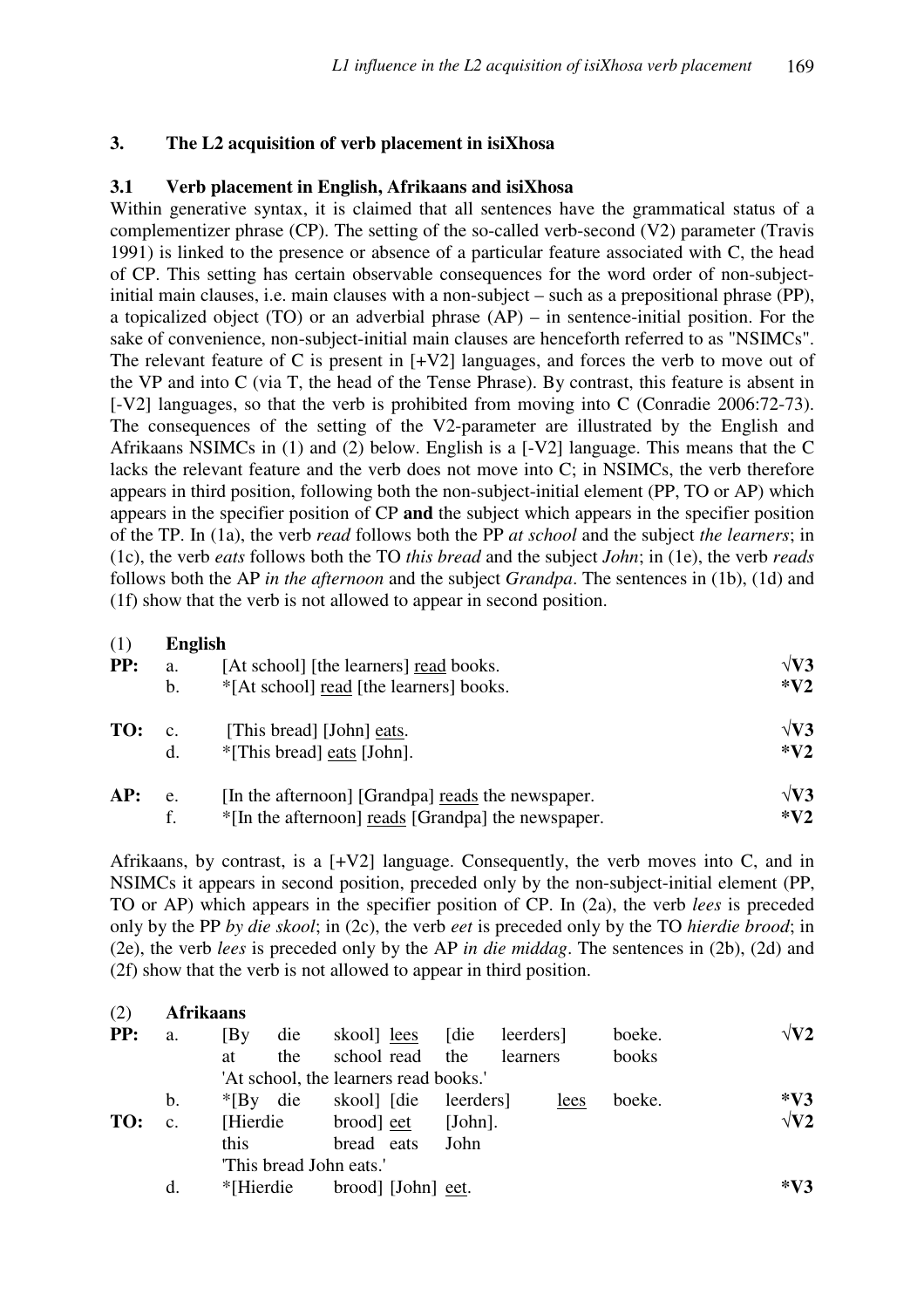| AP: | e. | l In-<br>1n     | die<br>the                    | middag<br>afternoon                              | lees | [Oupa]<br>read Grandpa    | die<br>the | koerant.<br>newspaper | $\sqrt{V2}$ |
|-----|----|-----------------|-------------------------------|--------------------------------------------------|------|---------------------------|------------|-----------------------|-------------|
|     |    |                 |                               | 'In the afternoon, Grandpa reads the newspaper.' |      |                           |            |                       |             |
|     |    | $*$ $\text{In}$ | $\therefore$ die $\therefore$ | middag]                                          |      | [Oupa] <u>lees</u><br>die | koerant.   |                       | $*V3$       |

The data in (1) and (2) show that in [-V2] languages such as English, only V3-NSIMCs are allowed (V2-NSIMCs are ungrammatical), whereas in [+V2] languages such as Afrikaans, only V2-NSIMCs are allowed (V3-NSIMCs are ungrammatical).

IsiXhosa is underlyingly an SVO language in which the (non-topicalized) object follows the verb (Du Plessis and Visser 1998:48). The language has agreement markers in the form of subject and object clitics which are attached to the verb as prefixes (Du Plessis and Visser 1998:51). The choice of subject and object clitic is determined by the class of the relevant nouns. All nouns consist of a prefix (which indicates whether the noun is singular or plural) and a root (which provides the noun's meaning) (cf. Kirsch, Skorge and Magona 2002:111). Nouns are grouped into classes on the basis of their prefixes. For instance, all nouns with the prefix *um-* attached to a root which refers to a person (e.g. *umfundi* 'learner') belong to class 1. The plural form of the prefix *um-* is *aba-/abe-* and all nouns with this prefix (e.g. *abafundi* 'learners'; *abelusi* 'shepherds') belong to class 2. A noun's class determines which subject or object clitic will be attached to the verb to refer to the noun. The subject clitic of a class 1 noun is *u*- and the subject clitic of a class 2 noun is  $ba$ <sup>3</sup>. Consider the isiXhosa sentence in (3) below. In this sentence, the verb *uyasitya* is made up of the following morphemes: The subject clitic *u-* which refers to the subject *uJohn* 'John', the aspect marker *-ya-*, the object clitic *si-* which refers to the object *esi sonka* 'this bread', and the verbal root *-tya* 'eat'.

| (3) |                         | Esi sonka uyasitya   | uJohn. |
|-----|-------------------------|----------------------|--------|
|     |                         | this bread he.it.eat | John   |
|     | "This bread John eats." |                      |        |

Because the subject and object clitics which are attached to the verb indicate which noun is the subject and which noun is the object, these nouns – the lexical subject and the lexical object – can occur in different surface positions in a sentence (Du Plessis and Visser 1998:56). One consequence of this is the fact that isiXhosa allows both V2- **and** V3-NSIMCs, as illustrated by the six example sentences in (4): In (4a, c, e), the verb appears in second position (as in Afrikaans), whereas in (4b, d, f) the verb appears in third position (as in English).

# (4) **IsiXhosa PP:** a. [Esikolweni] <u>bafunda</u> iincwadi [abafundi]. √**V2**  at school they.read (the) books (the) learners 'At school, the learners read books.' b. [Esikolweni] [abafundi] bafunda iincwadi. √**V3 TO: c.** [Esi sonka] uyasitya [uJohn].  $\sqrt{V2}$  this bread he.it.eats John 'This bread John eats.' d. [Esi sonka] [uJohn] uyasitya.  $\sqrt{V3}$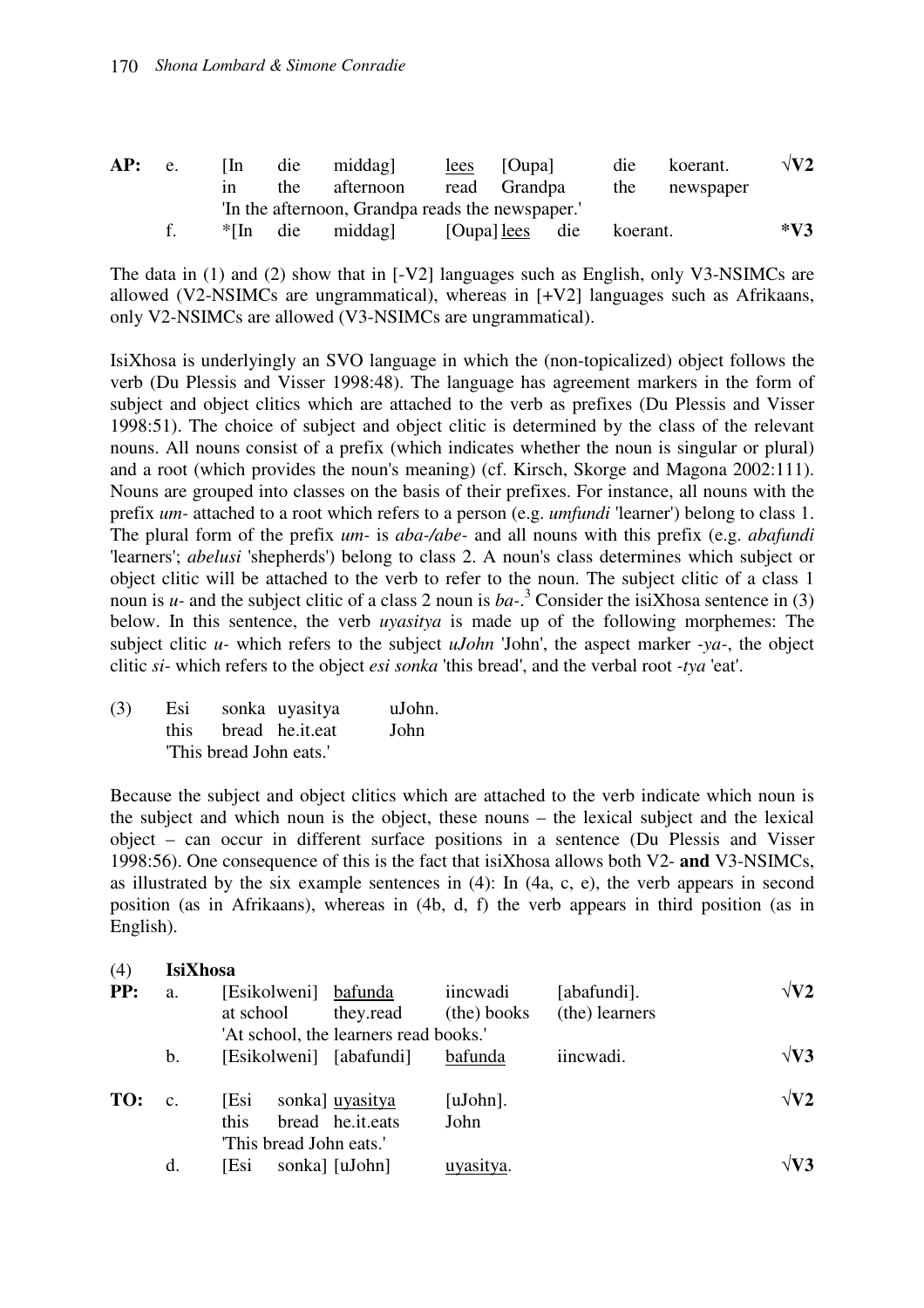| AP: | e. | [Emva kwemini]<br>in the afternoon               | ufunda iphephandaba<br>he.read (the) newspaper |        | [utatomkhulu].<br>(the) grandpa | $\sqrt{V2}$ |
|-----|----|--------------------------------------------------|------------------------------------------------|--------|---------------------------------|-------------|
|     |    | 'In the afternoon, Grandpa reads the newspaper.' |                                                |        |                                 |             |
|     | f  | [Emva kwemini]                                   | [utatomkhulu]                                  | ufunda | iphephandaba.                   | $\sqrt{V}3$ |

According to Du Plessis and Visser (1998:56), whether an isiXhosa speaker chooses to use a V2-NSIMC or its V3-counterpart in a specific context depends on stylistic factors. They claim that because this optionality is governed by stylistic factors, it does not form part of the syntax of isiXhosa. And, indeed, it is problematic within the Principles and Parameters framework to find a language which seems to have the V2 parameter set to both the  $[+V2]$  and the  $[-V2]$ setting simultaneously. However, a detailed discussion of this issue falls outside the scope of this paper – the interested reader is referred to Du Plessis and Visser (1998). What is important for the purposes of this paper is that (i) Afrikaans is a [+V2] language that allows only V2-NSIMCs, (ii) English is a [-V2] language that allows only V3-NSIMCs, and (iii) isiXhosa allows both V2- and V3-NSIMCs (a fact which remains despite the unclear status of the V2 parameter in this language).

#### **3.2 Predictions of different initial state hypotheses**

Given the word order properties of English, Afrikaans and isiXhosa described above, the Full Transfer hypothesis predicts that English-speaking learners of isiXhosa will start out assuming that the verb has to appear in third position in isiXhosa NSIMCs; specifically, that the verb cannot appear in second position because the learners would have transferred from their L1 a C that does not contain the feature which forces verb movement into C. Afrikaansspeaking learners, by contrast, will start out assuming that the verb has to appear in second position in isiXhosa NSIMCs; the verb cannot appear in third position because the learners would have transferred from their L1 a C that contains the feature which forces verb movement into C. Consequently, in production tasks, English-speaking learners should produce only V3-NSIMCs while Afrikaans-speaking learners should produce only V2- NSIMCs; and in grammaticality judgement tasks, English-speaking learners should accept only V3-NSIMCs as grammatical, while Afrikaans-speaking learners should accept only V2- NSIMCs as grammatical.

The Minimal Trees hypothesis claims that the learner only transfers substantive lexical categories from the L1 and that the functional category C, its features and feature values are not transferred from the L1 and are instead gradually acquired with the aid of UG and on the basis of the L2 input. This hypothesis predicts that both English-speaking and Afrikaansspeaking learners of isiXhosa will start out with bare VPs and will gradually acquire the isiXhosa C with its relevant features. If this occurs with the aid of UG, with no interference from the L1 and on the basis of L2 input, English-speaking and Afrikaans-speaking learners receiving the same L2 input should follow the same developmental path and thus behave similarly in both production and grammaticality judgement tasks.

The Initial Hypothesis of Syntax claims that L2 learners start out with unvalued parameters (or parameters set to some or other default value), including a C without the feature which forces verb movement into C. Consequently, both English-speaking and Afrikaans-speaking learners should start out assuming that isiXhosa only allows V3-NSIMCs.

Finally, according to the No Transfer hypothesis, there is no L1 transfer; all L2 learners start out assuming an SVO order and then make use of their general problem-solving skills to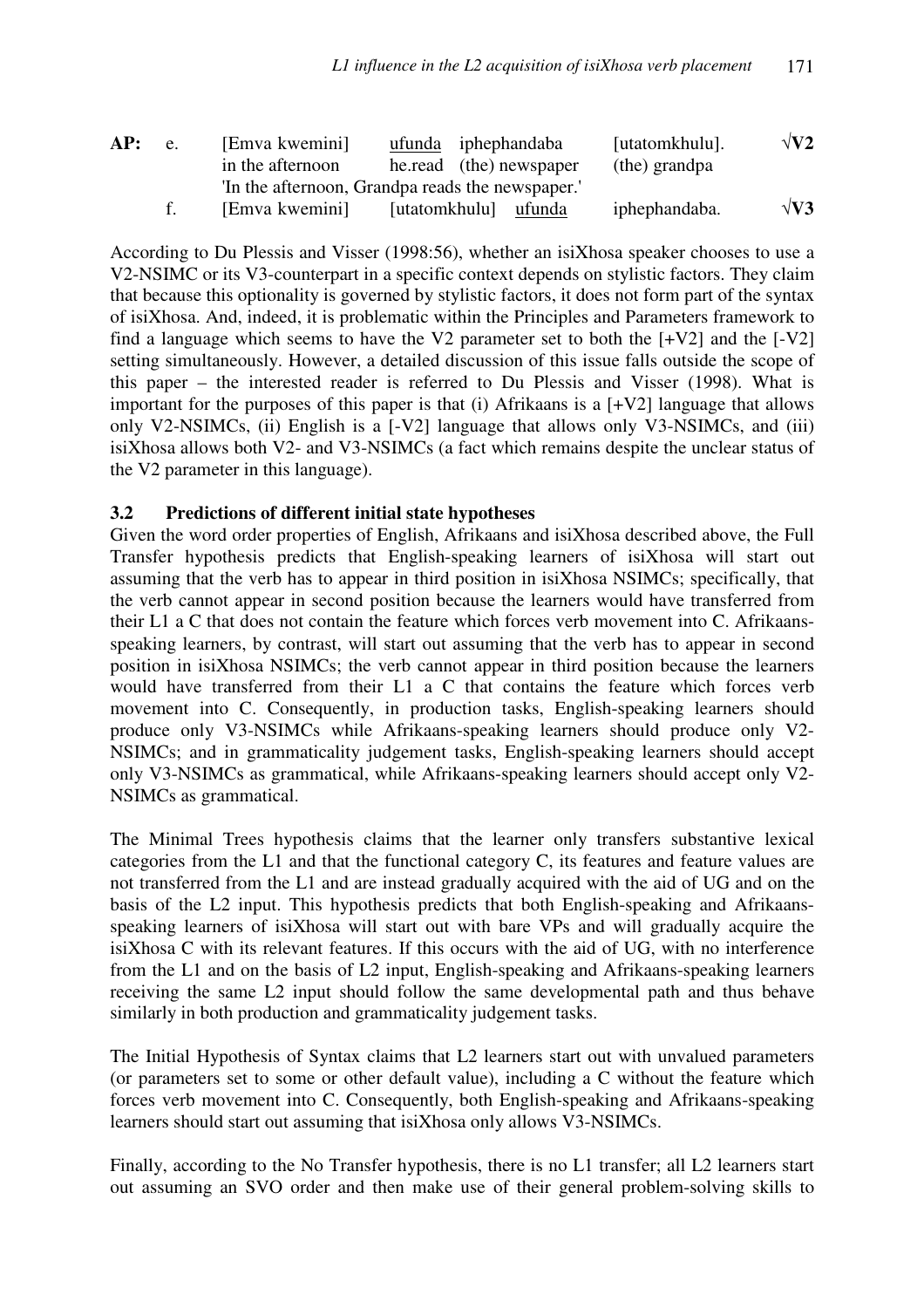accommodate L2 input that contradicts their initial hypotheses regarding the L2 grammar. Again, because the L1 is not implicated in the acquisition of C and its features and feature values, English- and Afrikaans-speaking learners should behave similarly in both production and grammaticality judgement tasks testing verb placement in NSIMCs.

Importantly then, the Full Transfer hypothesis is the only initial state hypothesis of the four considered here which predicts differences in the linguistic behaviour of English-speaking versus Afrikaans-speaking beginner learners of isiXhosa, with regard to verb placement in NSIMCs.

#### **3.3 Tasks**

To test the predictions made by the four hypotheses, two tasks were designed – a sentence building task and a grammaticality judgement task. In the sentence building task, the learner was provided with sets of isiXhosa words and was asked to build sentences with them. An example of a page from this task is given in (5).

#### (5)

|                | On paper: |  |
|----------------|-----------|--|
|                |           |  |
|                |           |  |
| $\mathcal{E}$  |           |  |
| $\overline{4}$ |           |  |

The words printed at the beginning of each dotted line were those which the learner had to place in sentence-initial position. The learner then had to use the words in the envelope on the same page to complete the sentence and was asked to "build" (i.e. write down) as many sentences as possible that (s)he finds acceptable in isiXhosa. In this case, the learner had to start with the AP *zonke iimini* 'every day', and the words in the envelope were *ubukela*  'she.looks at', *i-Egoli* 'Egoli' and *umama* 'mother'. The Full Transfer hypothesis predicted that English-speaking learners would build the sentence in (6a) in which the verb appears in third position, while Afrikaans-speaking learners would build the sentence in (6b) in which the verb appears in second position. Both of these sentences are grammatical in isiXhosa.

| (6) | a.      | [Zonke iimini] [umama]             | ubukela      | <i>i</i> -Egoli. | $\sqrt{V3}$ |
|-----|---------|------------------------------------|--------------|------------------|-------------|
|     |         | Mother<br>every day                | she.looks at | Egoli            |             |
|     |         | 'Every day, Mother watches Egoli.' |              |                  |             |
|     | $b_{1}$ | [Zonke iimini] ubukela i-Egoli     | [umama].     |                  | $\sqrt{V2}$ |

This task consisted of six such pages – two with a TO, two with an AP and two with a PP as sentence-initial element.

The grammaticality judgement task consisted of 12 sets of sentences – three sets with a TO, three with an AP, and three with a PP as sentence-initial element, as well as three sets of distracter items. The learner had to judge each sentence as acceptable or unacceptable by marking either the "YES" or the "NO" next to it. An example of each type of set is given in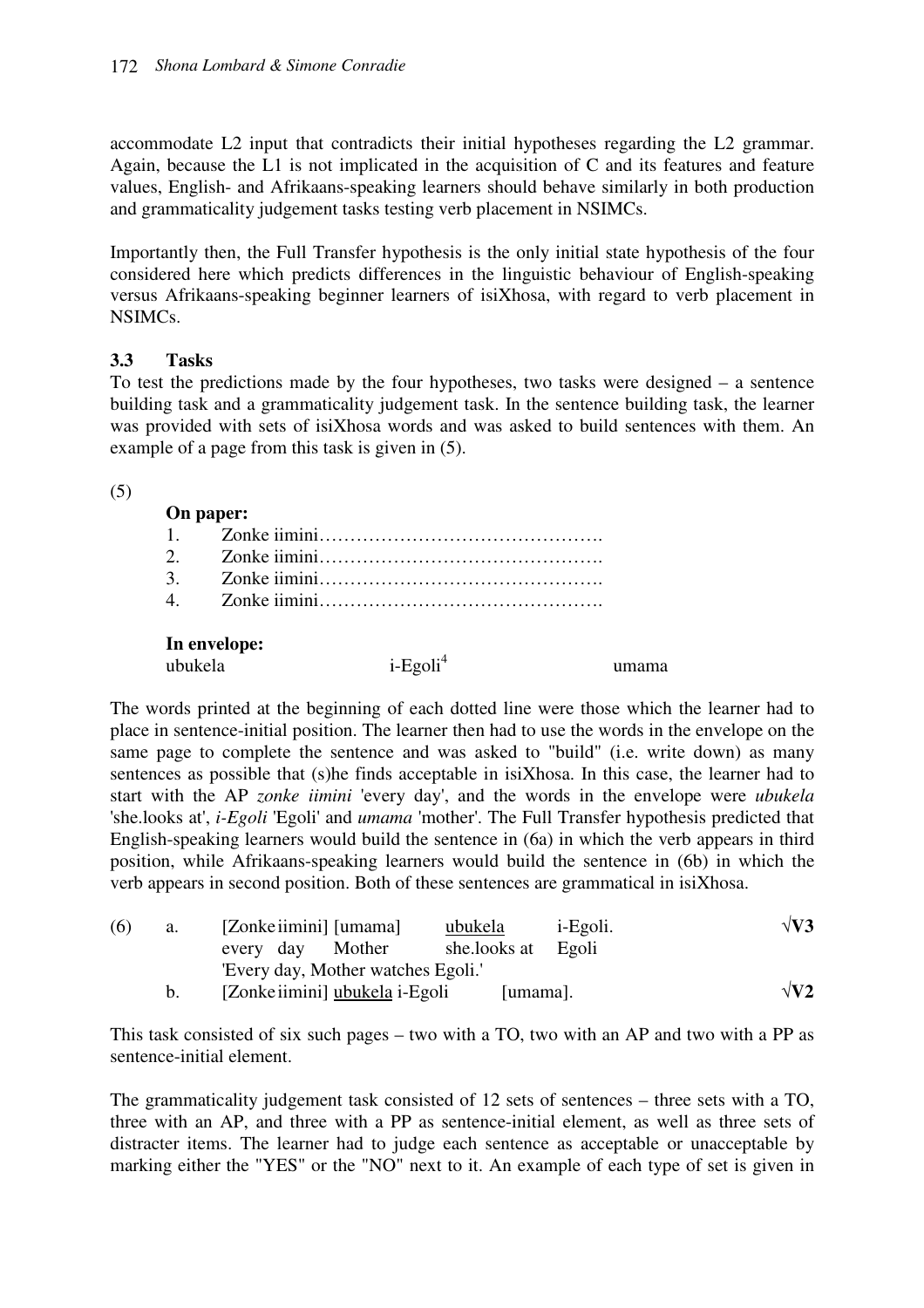(7) to (10) below. Note that learners received the sentences without an English gloss or translation.

| (7)  | <b>TO</b>       |                           |                                           |              |               |                 |
|------|-----------------|---------------------------|-------------------------------------------|--------------|---------------|-----------------|
|      | a.              | Esi                       | sonka uJohn uyasitya.                     |              |               | $\sqrt{V}3$     |
|      |                 | this                      | bread John<br>he.it.eat                   |              |               |                 |
|      |                 | This bread John eats.'    |                                           |              |               |                 |
|      | $\mathbf b$ .   | Esi sonka uyasitya uJohn. |                                           |              |               | $\sqrt{V2}$     |
| (8)  | <b>AP</b>       |                           |                                           |              |               |                 |
|      | a.              | Namhlanje                 | iintombi                                  | zidlala      | ihoki.        | $\sqrt{V3}$     |
|      |                 | today                     | (the) girls                               | they.play    | hockey        |                 |
|      |                 |                           | 'Today, the girls are playing hockey.'    |              |               |                 |
|      | $\mathbf b$ .   |                           | Namhlanje zidlala iintombi ihoki.         |              |               | $\sqrt{V2-VSO}$ |
|      | c.              |                           | Namhlanje zidlala ihoki iintombi.         |              |               | $\sqrt{V2-VOS}$ |
| (9)  | $\bf PP$        |                           |                                           |              |               |                 |
|      | a.              | Esikolweni                | abafundi                                  | bafunda      | iincwadi.     | $\sqrt{V}3$     |
|      |                 | at the school             | (the) learners they.read                  |              | (the) books   |                 |
|      |                 |                           | 'At school, the learners read the books.' |              |               |                 |
|      | $\mathbf b$ .   |                           | Esikolweni bafunda abafundi iincwadi.     |              |               | $\sqrt{V2-VSO}$ |
|      | $\mathcal{C}$ . |                           | Esikolweni bafunda iincwadi abafundi.     |              |               | $\sqrt{V2-VOS}$ |
| (10) |                 | <b>Distracter</b>         |                                           |              |               |                 |
|      | a.              | Inkwenkwe                 | ithenga                                   | iilekese     | egaraji       | $\sqrt{SVO}$    |
|      |                 | $(the)$ boy               | he.buy                                    | (the) sweets | at the garage |                 |
|      |                 |                           | The boy buys sweets at the garage.        |              |               |                 |
|      | b.              |                           | Inkwenkwe ithenga iilekese.               |              |               | $\sqrt{SVO}$    |

Each AP and PP set (cf. (8) and (9)) contained three sentences with the following orders: (i) V3, (ii) V2 followed by the S and then the O, (iii) V2 followed by the O and then the S. This was to allow us to determine whether learners accepted only the SO order, only the OS order or both, in cases where they accepted the V2 order. In TO sentences (see (7)), the position of the object in relation to the subject does not come into play since the object occurs in first position. Therefore, each TO set consisted of only two sentences – the V3 order and the V2 order.

#### **3.4 Participants**

Seventeen Grade 10 learners participated in this study. At the time of testing, they were all attending the same isiXhosa L2 class (referred to as an "isiXhosa as second additional language" class) at a former Model C secondary school in the Western Cape.<sup>5</sup> The participants were from three different schools, namely an Afrikaans-medium girls' school, an English-medium girls' school and a double-medium Afrikaans-English boys' school. The classroom was situated in the English-medium school, where learners from all three schools got together four times a week for a 50-minute period.<sup>6</sup> Although instruction was supposed to develop learners' knowledge of the grammar of isiXhosa as well as their communicative skills, the focus was often on grammatical aspects of the language, simply because of the assessment criteria imposed by the Department of Education and the limited amount of teaching time per week. The teacher noted that she made use of both English and Afrikaans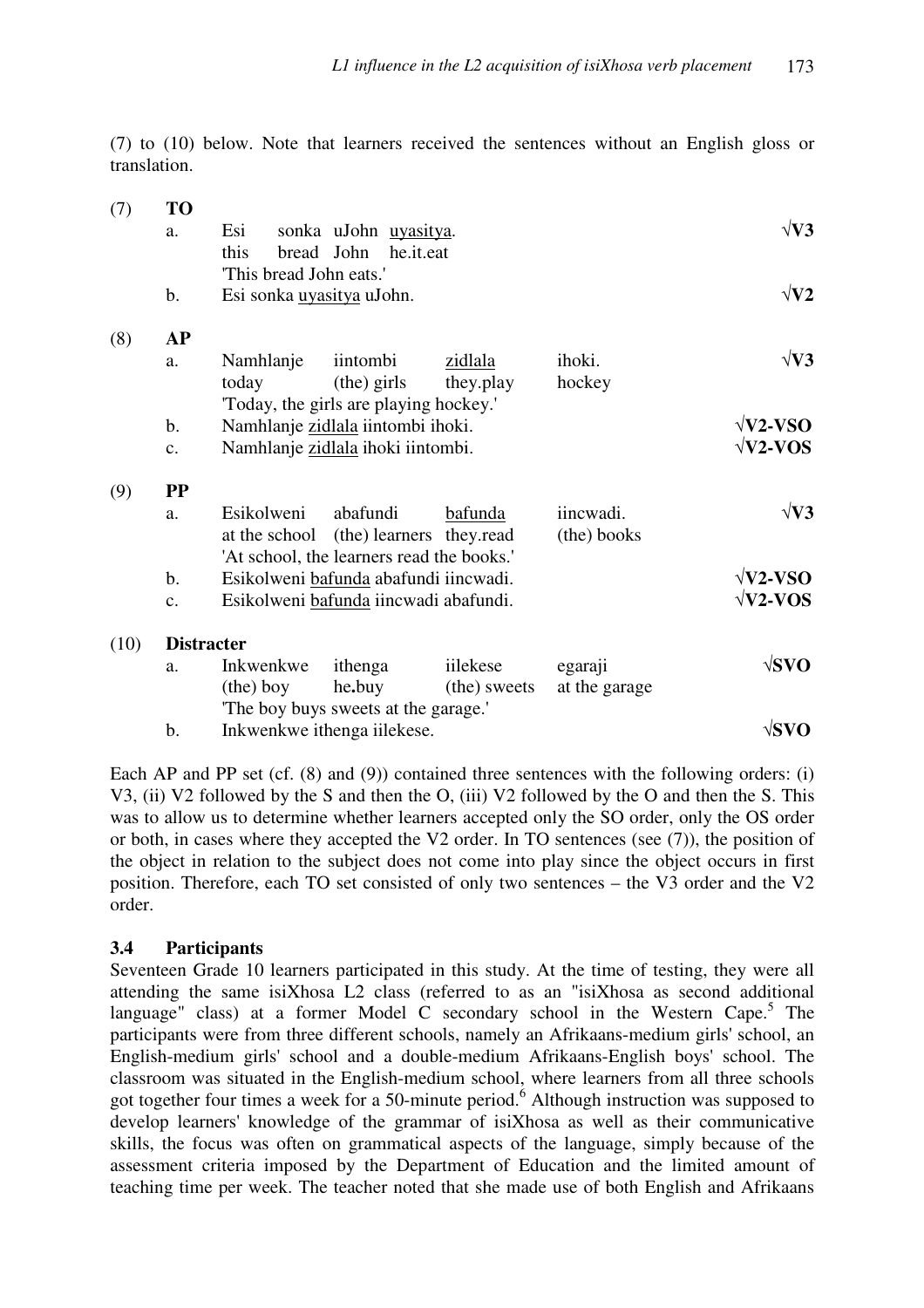during the class. The learners' average age was 16 years and their length of exposure to isiXhosa ranged from 3 to 7 years. Given the length of exposure, one might ask why these learners were categorized as beginner learners and asked to participate in a study on the initial state of L2 acquisition. Two points are worth mentioning in this respect. Firstly, because isiXhosa instruction at primary and junior secondary level largely focuses on the acquisition of vocabulary and the class system of isiXhosa nouns (rather than word order, for example), (most) younger learners would not be able to complete sentence building tasks involving NSIMCs. Secondly, length of exposure measured in years should be considered in perspective: At primary school, learners' instruction in isiXhosa involves one 40-45-minute period per week. In an average 40-week school year, this amounts to a mere 30 hours' isiXhosa instruction per year (including test periods and exams), and most learners are not exposed to isiXhosa outside of the classroom at all.

On the basis of their responses on a background questionnaire, the learners were divided into three groups: (i) five native speakers of English (the English group), (ii) eight native speakers of Afrikaans (the Afrikaans group), and (iii) four native speakers of isiXhosa (the isiXhosa adolescents). The isiXhosa adolescents were included in the study because they were taking the same L2 isiXhosa class as the other learners; however, their performance is presented separately since, being L1 speakers of isiXhosa, they cannot be regarded as "beginner learners".<sup>7</sup> The fourth group that participated in the study comprised four adult L1 speakers of isiXhosa (the control group).

## **3.5 Results**

We were interested in two questions with each group, namely (i) whether they preferred V2-NSIMCs or V3-NSIMCs and (ii) whether they preferred the VOS order or the VSO order in V2 sentences. The results of the two tasks (the sentence building task "SBT" and the grammaticality judgement task "GJT") corresponded closely with each other for each of the groups and are therefore also presented together for each of the groups in the tables below. Table 1 presents the results for the isiXhosa control group (i.e. the adult native speakers of isiXhosa).

|             |       |       | V2   |           |              |
|-------------|-------|-------|------|-----------|--------------|
| <b>Task</b> | V3    | AP/PP |      | <b>TO</b> | <b>Total</b> |
|             |       | VOS   | VSO  |           |              |
| <b>SBT</b>  | 29/60 | 16/20 | 4/20 |           | 31/60        |
|             | 48.3% | 80%   | 20%  |           | 51.7%        |
| <b>GJT</b>  | 35/36 | 23/25 | 2/25 | 12        | 37/60        |
|             | 97.2% | 92%   | 8%   |           | 61.7%        |

**Table 1.** Results (V2 vs. V3 and VOS vs. VSO): IsiXhosa adults (n=4)

In the sentence building task, the isiXhosa adults built 60 NSIMCs in total. Of these, 48.3% were V3s and 51.7% were V2s, indicating the V2/V3 optionality that we expected (given that isiXhosa allows both V2- and V3-NSIMCs). Of the 20 V2 sentences that they built starting with either an AP or a PP, 80% had the VOS order and only 20% had the VSO order, showing a very clear preference for the VOS order. (Recall that V2-NSIMCs starting with a TO cannot be used to ascertain whether there is a preference for VSO or VOS, since the object appears in sentence-initial position and, for this reason, the position of the object in relation to the subject does not come into question.) In the grammaticality judgement task, the isiXhosa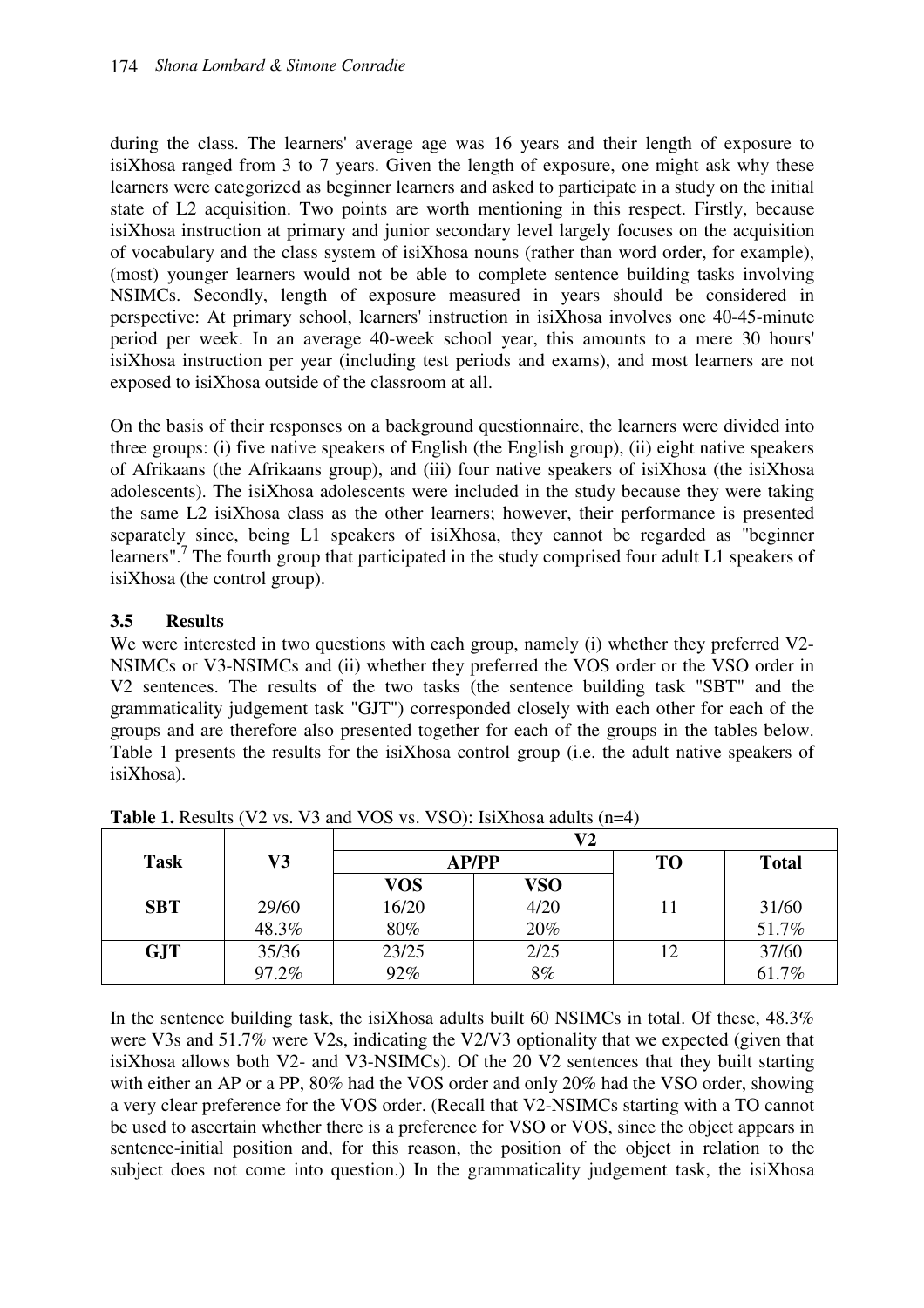adults accepted both V2 and V3 sentences as grammatical – they accepted 97.2% of the V3- NSIMCs and 61.7% of the V2-NSIMCs. At first sight, they seemed to prefer V3s, but the lower V2 acceptance rate was due to the fact that they rejected the majority of VSO-V2s. As in the sentence building task, they had a very clear preference for VOS-V2s over VSO-V2s – 92% of the V2-sentences that they accepted as grammatical had the VOS order and only 8% had the VSO order.

The results for the isiXhosa adolescents are presented in Table 2.

|             |       |       | $\bf V2$     |    |              |
|-------------|-------|-------|--------------|----|--------------|
| <b>Task</b> | V3    |       | <b>AP/PP</b> | TO | <b>Total</b> |
|             |       | VOS   | VSO          |    |              |
| <b>SBT</b>  | 38/61 | 11/15 | 4/15         |    | 23/61        |
|             | 62.3% | 73.3% | 26.7%        |    | 37.7%        |
| <b>GJT</b>  | 36/36 | 21/27 | 6/27         |    | 36/60        |
|             | 100%  | 77.8% | 22.2%        |    | 60%          |

**Table 2.** Results (V2 vs. V3 and VOS vs. VSO): IsiXhosa adolescents (n=4)

In the sentence building task, the isiXhosa adolescents built 61 NSIMCs in total, of which 62.3% were V3s and 37.7% were V2s. In contrast to the isiXhosa adults, the adolescents thus showed a V3 preference rather than a V2/V3 optionality. (This might have been due to the influence of their L2 English.) They did, however, show the same preference for the VOS order when building V2-NSIMCs as shown by the isiXhosa adults – 73.3% of the V2- NSIMCs involving an AP or a PP had the VOS order. Although they showed a preference for V3-NSIMCs in this task, their performance on the grammaticality judgement task showed that they regarded both V2s and V3s as grammatical – they accepted 100% of the V3-NSIMCs as grammatical and 60% of the V2-NSIMCs. Again, the lower V2 percentage was primarily due to the fact that they preferred the VOS order over the VSO order  $-77.8\%$  of the relevant V2 sentences that they accepted had the VOS order.

Next we turn to the two learner groups. The results for the English-speaking learners are presented in Table 3.

|             |       |            | V2    |    |              |
|-------------|-------|------------|-------|----|--------------|
| <b>Task</b> | V3    |            | AP/PP |    | <b>Total</b> |
|             |       | <b>VOS</b> | VSO   |    |              |
| <b>SBT</b>  | 42/61 | 4/7        | 3/7   | 12 | 19/61        |
|             | 68.9% | 57.1%      | 42.9% |    | 31.1%        |
| <b>GJT</b>  | 44/45 | 12/27      | 15/27 |    | 32/75        |
|             | 97.8% | 44.4%      | 55.6% |    | 42.7%        |

**Table 3.** Results (V2 vs. V3 and VOS vs. VSO): L1 English group (n=5)

In the sentence building task, the English group built 61 NSIMCs in total, of which 68.9% were V3s and only 31.1% were V2s, showing a strong preference for V3-NSIMCs. Of the 19 V2-NSIMCs that they built, only seven involved an AP or a PP, so only these seven sentences could offer insight into their preference for the VOS or the VSO order. Interestingly though, all seven of these sentences were built by one particular learner and she did not show a preference for either order over the other (she built four VOS-V2s and three VSO-V2s). In the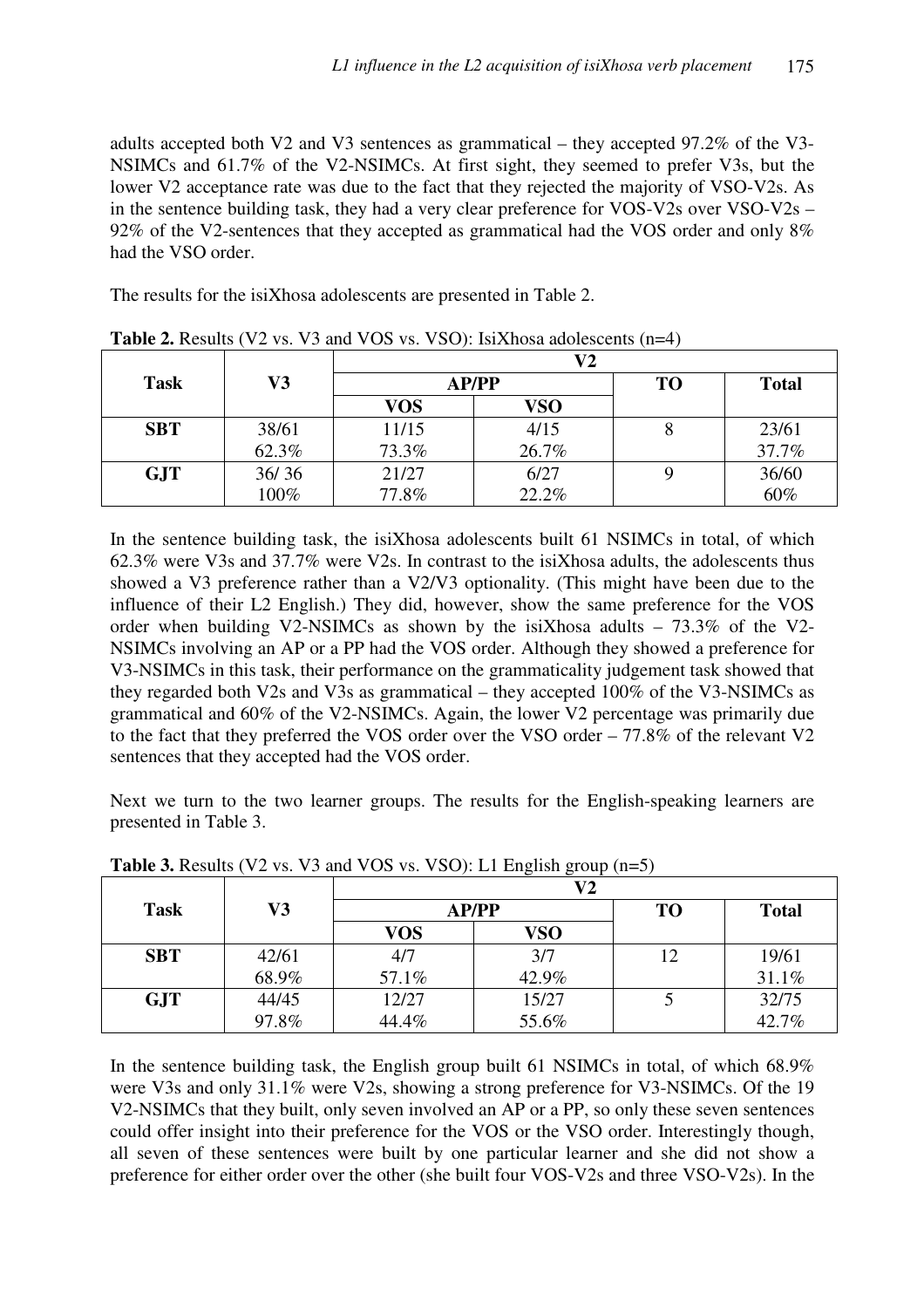grammaticality judgement task, the English group showed an even stronger preference for V3-NSIMCs, accepting 97.8% of the V3s and only 43% of the V2s. Furthermore, they again did not show a preference for either the VOS or the VSO order (cf. 44.4% vs. 55.6%).

Finally, the results for the Afrikaans group are presented in Table 4.

| <b>Task</b> | V3    |            | AP/PP |     | <b>Total</b> |
|-------------|-------|------------|-------|-----|--------------|
|             |       | <b>VOS</b> | VSO   |     |              |
| <b>SBT</b>  | 39/72 | 2/19       | 17/19 | l 4 | 33/72        |
|             | 54.2% | 10.5%      | 89.5% |     | 45.8%        |
| <b>GJT</b>  | 49/63 | 3/36       | 33/36 | 10  | 46/105       |
|             | 77.8% | 8.3%       | 91.7% |     | 43.8%        |

**Table 4.** Results (V2 vs. V3 and VOS vs. VSO): L1 Afrikaans group (n=8)

In the sentence building task, the Afrikaans group built 72 NSIMCs in total, of which 54.2% had the V3 order and 45.8% had the V2 order, exhibiting the same V2/V3 optionality as the L1 isiXhosa groups. In contrast to the two isiXhosa groups, however, the Afrikaans group showed a very strong preference for the VSO order over the VOS order in V2-NSIMCs – 89.5% vs. 10.5%. At first sight, this group showed a preference for V3-NSIMCs in the grammaticality judgement task, accepting 77.8% of the V3 sentences and only 43.8% of the V2 sentences. However, as was the case for the isiXhosa groups as well, this lower acceptance rate for V2 sentences was primarily due to the fact that they did not like all V2 sentences across-the-board; specifically, they showed the same strong preference for the VSO order that they had shown in the sentence building task – 91.7% of the V2s that they accepted had the VSO order.

For ease of comparison and as a summary of the results, all four groups' performance on the sentence building task is presented in Table 5 and all four groups' performance on the grammaticality judgement task is presented in Table 6.

|                    | V3    | V <sub>2</sub> |            |           |              |  |
|--------------------|-------|----------------|------------|-----------|--------------|--|
| L1                 |       | AP/PP          |            | <b>TO</b> | <b>Total</b> |  |
|                    |       | <b>VOS</b>     | <b>VSO</b> |           |              |  |
| <b>IsiXhosa</b>    | 29/60 | 16/20          | 4/20       | 11        | 31/60        |  |
| <b>Adults</b>      | 48.3% | 80%            | 20%        |           | 51.7%        |  |
| $n=4$              |       |                |            |           |              |  |
| <b>IsiXhosa</b>    | 38/61 | 11/15          | 4/15       | 8         | 23/61        |  |
| <b>Adolescents</b> | 62.3% | 73.3%          | 26.7%      |           | 37.7%        |  |
| $n=4$              |       |                |            |           |              |  |
| <b>English</b>     | 42/61 | 4/7            | 3/7        | 12        | 19/61        |  |
| $n=5$              | 68.9% | 57.1%          | 42.9%      |           | 31.1%        |  |
| <b>Afrikaans</b>   | 39/72 | 2/19           | 17/19      | 14        | 33/72        |  |
| $n=8$              | 54.2% | $10.5\%$       | 89.5%      |           | 45.8%        |  |

**Table 5.** Summary of results (V2 vs. V3 and VOS vs. VSO): Sentence building task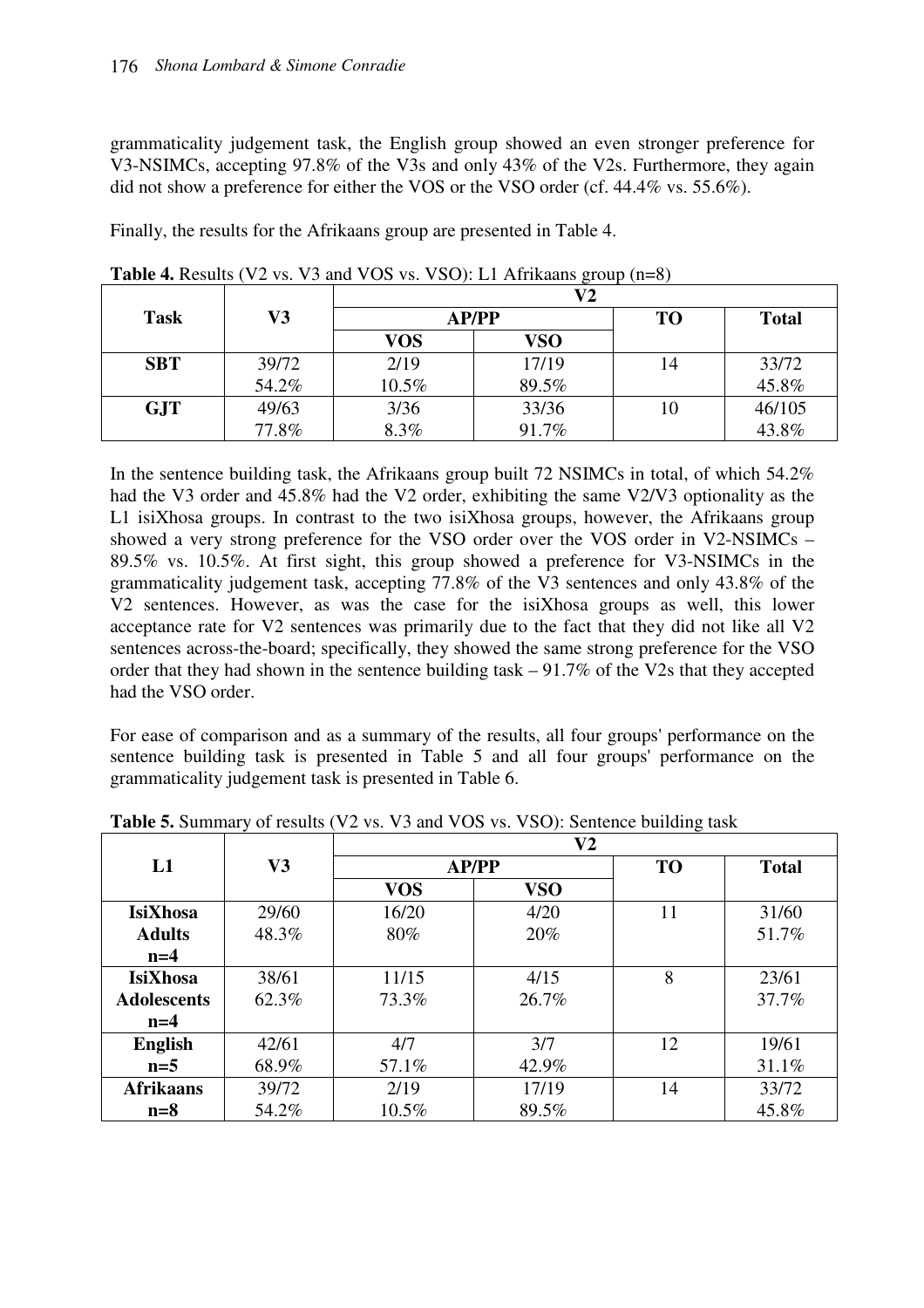|                    | V3    | ັັ<br>V <sub>2</sub> |            |           |              |  |
|--------------------|-------|----------------------|------------|-----------|--------------|--|
| L1                 |       | AP/PP                |            | <b>TO</b> | <b>Total</b> |  |
|                    |       | <b>VOS</b>           | <b>VSO</b> |           |              |  |
| <b>IsiXhosa</b>    | 35/36 | 23/25                | 2/25       | 12        | 37/60        |  |
| <b>Adults</b>      | 97.2% | 92%                  | 8%         |           | 61.7%        |  |
| $n=4$              |       |                      |            |           |              |  |
| <b>IsiXhosa</b>    | 36/36 | 21/27                | 6/27       | 9         | 36/60        |  |
| <b>Adolescents</b> | 100%  | 77.8%                | 22.2%      |           | 60%          |  |
| $n=4$              |       |                      |            |           |              |  |
| <b>English</b>     | 44/45 | 12/27                | 15/27      | 5         | 32/75        |  |
| $n=5$              | 97.8% | 44.4%                | 55.6%      |           | 42.7%        |  |
| <b>Afrikaans</b>   | 49/63 | 3/36                 | 33/36      | 10        | 46/105       |  |
| $n=8$              | 77.8% | 8.3%                 | 91.7%      |           | 43.8%        |  |

**Table 6.** Summary of results (V2 vs. V3 and VOS vs. VSO): Grammaticality judgement task

#### **4. Discussion**

To summarise, (i) the L1 isiXhosa groups regarded both V2- and V3-NSIMCs as grammatical and they had a strong preference for the VOS order in V2-NSIMCs; (ii) the L1 English group showed a strong preference for V3-NSIMCs over V2-NSIMCs and did not show a strong preference for either the VOS or the VSO order; and (iii) the L1 Afrikaans group exhibited the same V2/V3 optionality as the L1 isiXhosa groups but preferred the VSO order in V2- NSIMCs.

Returning to the four hypotheses on the nature of the initial state in L2 acquisition, the results clearly support the Full Transfer hypothesis, since only this hypothesis predicts that the two different learner groups – the L1 English group and the L1 Afrikaans group – should perform differently from each other, which they clearly do.

The English group's V3 preference can easily be accounted for by referring to transfer from their L1, which is a [-V2] language. At first sight, the Afrikaans group's V2/V3 optionality seems target-like, but their preference for the VSO order indicates that their IL grammar for isiXhosa is not target-like. One might ask why the Afrikaans group did not show a V2 preference, based on the fact that their L1 is a [+V2] language and given that they had been receiving the same isiXhosa input from the same isiXhosa teacher for the same period of time as the English group. Research by Bohnacker (2004, 2006) is insightful in this regard: She investigated the L3 acquisition of German by L1 speakers of Swedish who had L2 English and argued that the V2/V3 optionality that these learners show is due to a combination of transfer of [+V2] from their L1 Swedish and transfer of [-V2] from their L2 English. (Her proposal is supported by the results of her additional investigation in which L2 learners of German with L1 Swedish but no L2 English did not exhibit a V2/V3 optionality; thus the V2/V3 optionality disappears when L2 English is removed.)<sup>8</sup> In the same way, we suggest that the Afrikaans group's V2/V3 optionality is due to a combination of transfer of  $[+V2]$ from their L1 Afrikaans and transfer of [-V2] from their L2 English, since all of these participants were highly proficient in L2 English.

The next question would be why the English learners did not transfer [+V2] from their L2 Afrikaans. L2 transfer from English is probably more likely than L2 transfer from Afrikaans,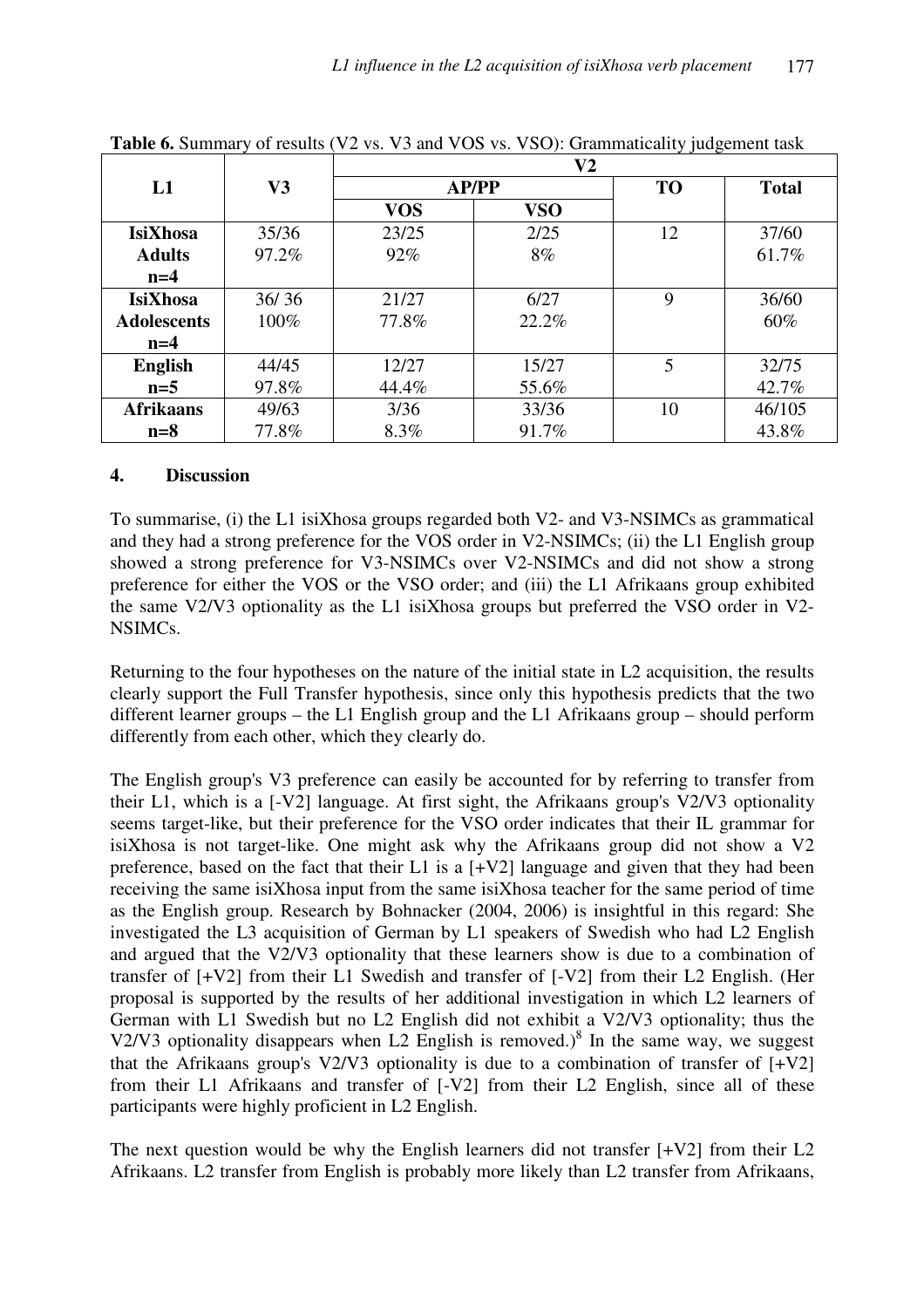simply because Afrikaans-speaking adolescents are more exposed to English than Englishspeaking adolescents are exposed to Afrikaans (in the communities in which they live as well as via the media). In addition Afrikaans-speaking adolescents tend to make use of their L2 English more frequently than their English-speaking peers make use of their L2 Afrikaans. Furthermore, even though both Afrikaans and English are official languages of South Africa (together with nine other languages), they do not have the same socio-political status. In this multilingual country, isiZulu, isiXhosa, seSotho and Afrikaans all have more native speakers than English (cf. Statistics South Africa 2001), but English is increasingly becoming the country's lingua franca and is also the language used to communicate with speakers from other countries. Parmegiani (2008:121) refers to English as "a precondition for professional employment" in South Africa and states that this is the main reason why we find "native speakers of African languages [including Afrikaans – SL and SC] resisting mother tongue instruction and going out of their way to send their children to monolingual English medium schools in order to make them as 'native' in English as possible". Some parents who are L1 speakers of Afrikaans choose to speak English to each other and to their children, despite the fact that their level of proficiency in L2 English is quite low, in an attempt to raise their children as native speakers of English. This is, of course, leading the way to a new native dialect of English – it is not an L2 variety of English since the children of these parents are monolingually English (they do not speak Afrikaans at all).<sup>9</sup> Keeping this sociolinguistic context in mind, it is not surprising that transfer from L2 English should be more prevalent than transfer from L2 Afrikaans.

Language contact within one home is also illustrated by the case of the four L1 isiXhosa adolescents who participated in this study. All of these participants' parents were native speakers of isiXhosa. Two of the adolescents had spoken some Afrikaans at home (together with isiXhosa) as young children, and both of them had also attended Afrikaans-medium primary schools. The other two adolescents had spoken only isiXhosa while growing up and had attended isiXhosa-medium primary schools. At the time that the research was conducted, all four of these adolescents were attending secondary schools in which Afrikaans and/or English was the language of instruction. On the background questionnaire all of them indicated that they now spoke only isiXhosa at home and that they spoke isiXhosa and English (and Afrikaans to a lesser extent) at school and in social situations.

What struck us in conducting this research was the complex learning environment with which the language teacher was faced – she had to teach the "basics" of isiXhosa to a class that consisted of learners who were from various different language backgrounds and who were at various levels of proficiency in the language. Compare, for example, the isiXhosa proficiency of a "learner" who has been exposed to the language for 16 years at home (the isiXhosa adolescents) to that of a learner who only started receiving exposure to isiXhosa 3 years ago and whose only exposure to the language is during class (which, as mentioned, amounts to approximately 30 hours per year). This study has also shown that learners from different language backgrounds follow different developmental paths (because they start out with different IL grammars, as proposed by the Full Transfer hypothesis) in acquiring the same L2 on the basis of the same L2 input. Consequently, such learners have different needs regarding instruction on the language.

The task facing the L2 teacher in a country as linguistically diverse as South Africa is clearly a challenging one. However, this also means that some of the most interesting research on the acquisition and teaching of an additional language can be conducted in this country. We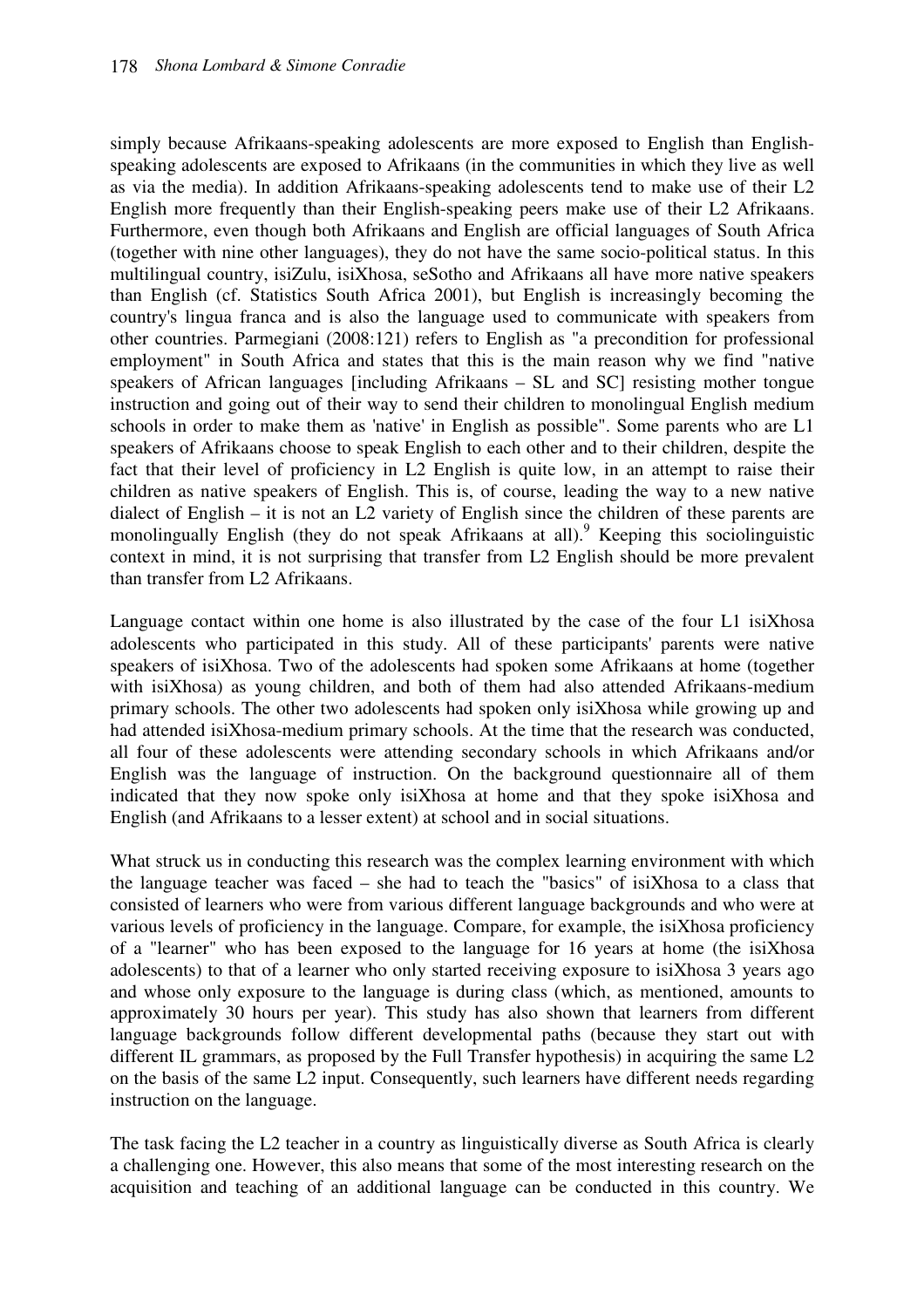would like to see more research on what L2 teachers experience as the most significant challenges in multilingual, multicultural classrooms and how they deal with these challenges.

## **Notes**

- 1. The most recent theory of Universal Grammar within the Principles and Parameters framework is known as "Minimalist Syntax", which developed from Chomsky's (1995) Minimalist Programme. The details of Minimalist Syntax will not be discussed here – the interested reader is referred to, amongst many other works, Adger (2003); Chomsky (2005); Hornstein, Nunes and Grohman (2005); and Radford (2009). Suffice it to say that, although the discussion of the verb placement properties of English, Afrikaans and isiXhosa (section 3.1) would be worded differently within Minimalist Syntax, this has no effect on the surface word order of the three languages or the interpretation of the results of the L2 acquisition study reported in section 3.
- 2. The literature referred to in this short description of the four initial state hypotheses is admittedly not recent, but they do represent pioneering work on the nature of the initial state in L2 acquisition. For more recent work on the role of the L1 in L2 acquisition, see Juffs 2005; Sabourin, Stowe and de Haan 2006; Bohnacker 2004, 2006; and Pienemann and Håkansson 2007. For a recent debate regarding the role of UG in L2 acquisition, see Song and Schwartz 2009; Montrul 2009; Belikova and White 2009; and Bley-Vroman 2009.
- 3. The subject clitic and the object clitic of any noun are identical, except in cases where the subject clitic consists of a vowel only, e.g. *u-*. In such cases, the object clitic is changed to *ku-* (Kirsch et al. 2002:116) or *wu-* (according to the anonymous isiXhosaspeaking reviewer).
- 4. *Egoli* is the name of a popular South African television programme. The anonymous isiXhosa-speaking reviewer noted that (s)he would use *u-Egoli* rather than *i-Egoli*. (S)he also found examples (8b) and (9b) unacceptable. This judgement about the unacceptability of the V2-VSOs in (8b) and (9b) fits with the V2-VOS preference exhibited by the L1 isiXhosa adult and adolescent participants of this study.
- 5. One of the reviewers noted that it might be significant that the study was conducted in the Western Cape and that different results might be found if the study were to be replicated in the Eastern Cape, the latter being the South African province with the highest number and the largest proportion of isiXhosa L1 speakers – almost five times more than the Western Cape, which is the province with the next largest isiXhosa L1 speaker base (Statistics South Africa 2001).
- 6. Teaching a separate isiXhosa class in each of the three schools is not viable given the fact that, in total, only seventeen Grade 10 learners in the three schools have isiXhosa as second additional language as subject.
- 7. Note that the school attended by these four isiXhosa adolescents did offer isiXhosa as first additional language but that the four adolescents were placed in the isiXhosa as **second** additional language class on the basis of their performance on a placement test. Although these were L1 speakers of isiXhosa, they did not use the language for academic purposes and rarely wrote in the language. Therefore, although they were fluent speakers of isiXhosa, they did not perform well on the written placement test, since it tests for knowledge of grammatical aspects of isiXhosa.
- 8. See also Leung 2007 and Bardel and Falk 2007 on the role of the L2 in L3 acquisition.
- 9. On language shift from Afrikaans to English, see Anthonissen and George 2003; De Klerk and Bosch 1998; and Dyers 2008a, 2008b.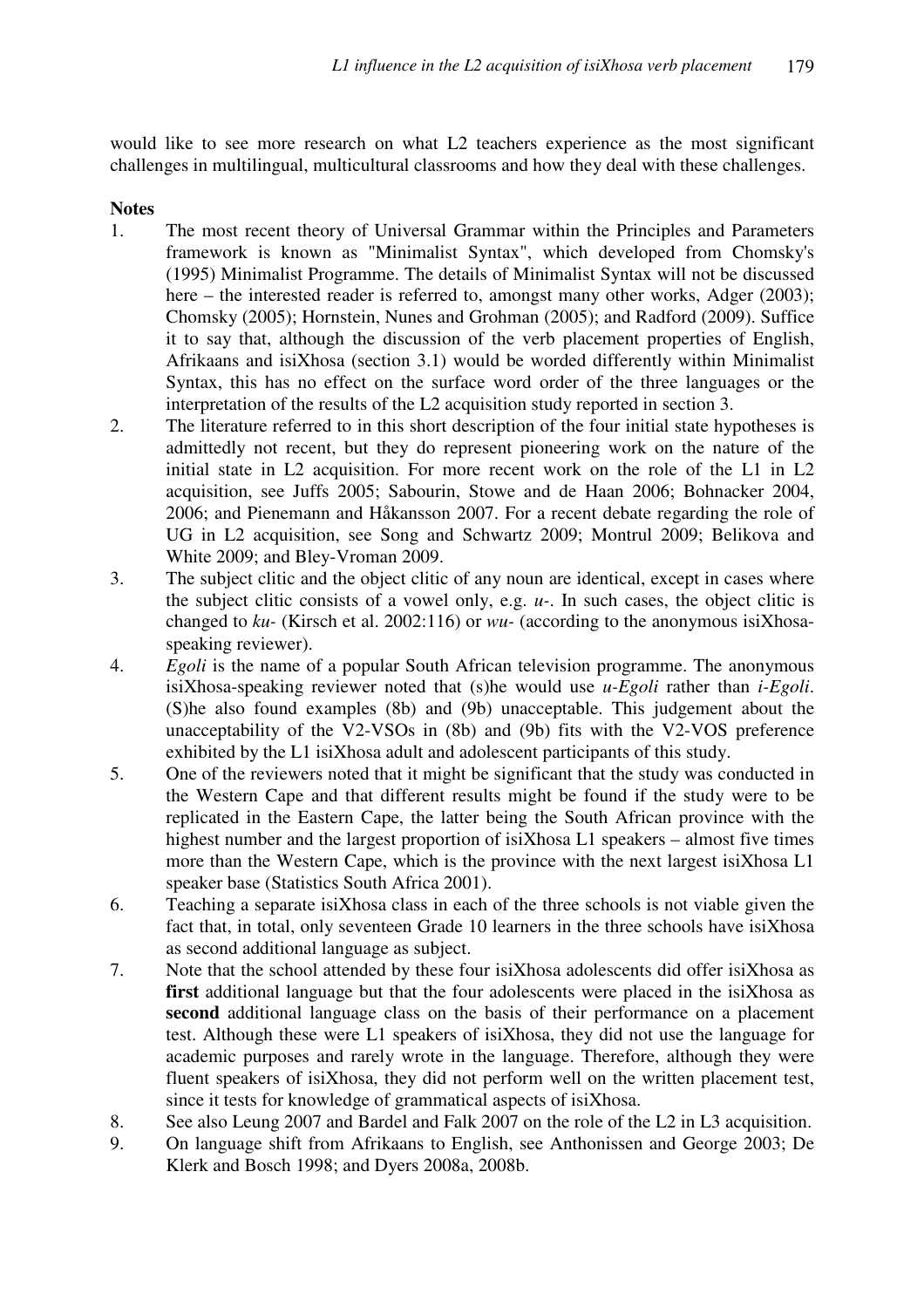#### **References**

Adger, D. 2003. *Core syntax. A minimalist approach.* Oxford: Oxford University Press.

- Anthonissen, C. and E. George. 2003. Family languages: Bilingualism and language shift. Paper presented at the 21<sup>st</sup> World Congress of the World Federation of Modern Languages Association, Rand Afrikaans University, Johannesburg, South Africa, July 2003.
- Bardel C. and Y. Falk. 2007. The role of the second language in third language acquisition: The case of Germanic syntax. *Second Language Research* 23: 459-484.
- Belikova, A. and L. White. 2009. Evidence for the Fundamental Difference hypothesis or not? *Studies in Second Language Acquisition* 31(2): 199-223.
- Bley-Vroman, R. 2009. The evolving context of the Fundamental Difference hypothesis. *Studies in Second Language Acquisition* 31(2): 175-198.
- Bohnacker, U. 2004. Is V2 really that hard to acquire for second language learners? On current universalist L2 claims and their empirical underpinnings. *Working Papers in Scandinavian Syntax* 74: 43-79.
- Bohnacker, U. 2006. When Swedes begin to learn German: From V2 to V2. *Second Language Research* 22: 443-486.
- Chomsky, N. 1981a. *Lectures on government and binding.* Dordrecht: Foris.
- Chomsky, N. 1981b. Principles and parameters in syntactic theory. In N. Hornstein and D. Lightfoot (eds). *Explanation in linguistics: The logical problem of language acquisition*. London: Longman. pp. 32-75.
- Chomsky, N. 1982. *Some concepts and consequences of the theory of government and binding.* Cambridge, Mass.: MIT Press.
- Chomsky, N. 1986. *Knowledge of language: Its nature, origin and use.* New York: Praeger.
- Chomsky, N. 1995. *The minimalist program.* Cambridge, Mass.: MIT Press.
- Chomsky, N. 2000. Minimalist inquiries: The framework. In R. Martin, D. Michaels and J. Uriagereka (eds). *Step by step: Essays on minimalist syntax in honor of Howard Lasnik.* Cambridge, Mass.: MIT Press. pp. 89-156.
- Chomsky, N. 2005. Three factors in language design. *Linguistic Inquiry* 36: 1-22.
- Clahsen, H. and P. Muysken. 1986. The availability of universal grammar to adult and child learners: A study of the acquisition of German word order. *Second Language Research* 2: 93-119.
- Conradie, S. 2006. Investigating the acquisition of the Split-IP parameter and the V2 parameter in second language Afrikaans. *Second Language Research* 22(1): 64-94.
- De Klerk, V. and B. Bosch.1998. Afrikaans to English case study of language shift. *South African Journal of Bilingualism* 16(2): 43-50.
- Du Plessis, J.A. and M. Visser. 1998. Isintaksi YesiIsiXhosa: IsiXhosa Syntax. *Stellenbosch Communications in African Languages* 7. Stellenbosch: Stellenbosch University.
- Dyers, C. 2008a. Truncated multilingualism or language shift? An examination of language use in intimate domains in one South African township. *Journal of Multilingual and Multicultural Development* 29(2): 110-126.
- Dyers, C. 2008b. Language shift or maintenance? Factors determining the use of Afrikaans among some township youth in South Africa. *Stellenbosch Papers in Linguistics* 38: 49- 72.
- Hornstein, N., J. Nunes and K.K. Grohmann. 2005. *Understanding Minimalism.* Cambridge: Cambridge University Press.
- Juffs, A. 2005. The influence of first language on the processing of wh-movement in English as a second language. *Second Language Research* 21: 121-151.
- Kirsch, B., S. Skorge and S. Magona. 2002. *Kliek met IsiXhosa*. ("Click with IsiXhosa.") Cape Town: David Philip Publishers.